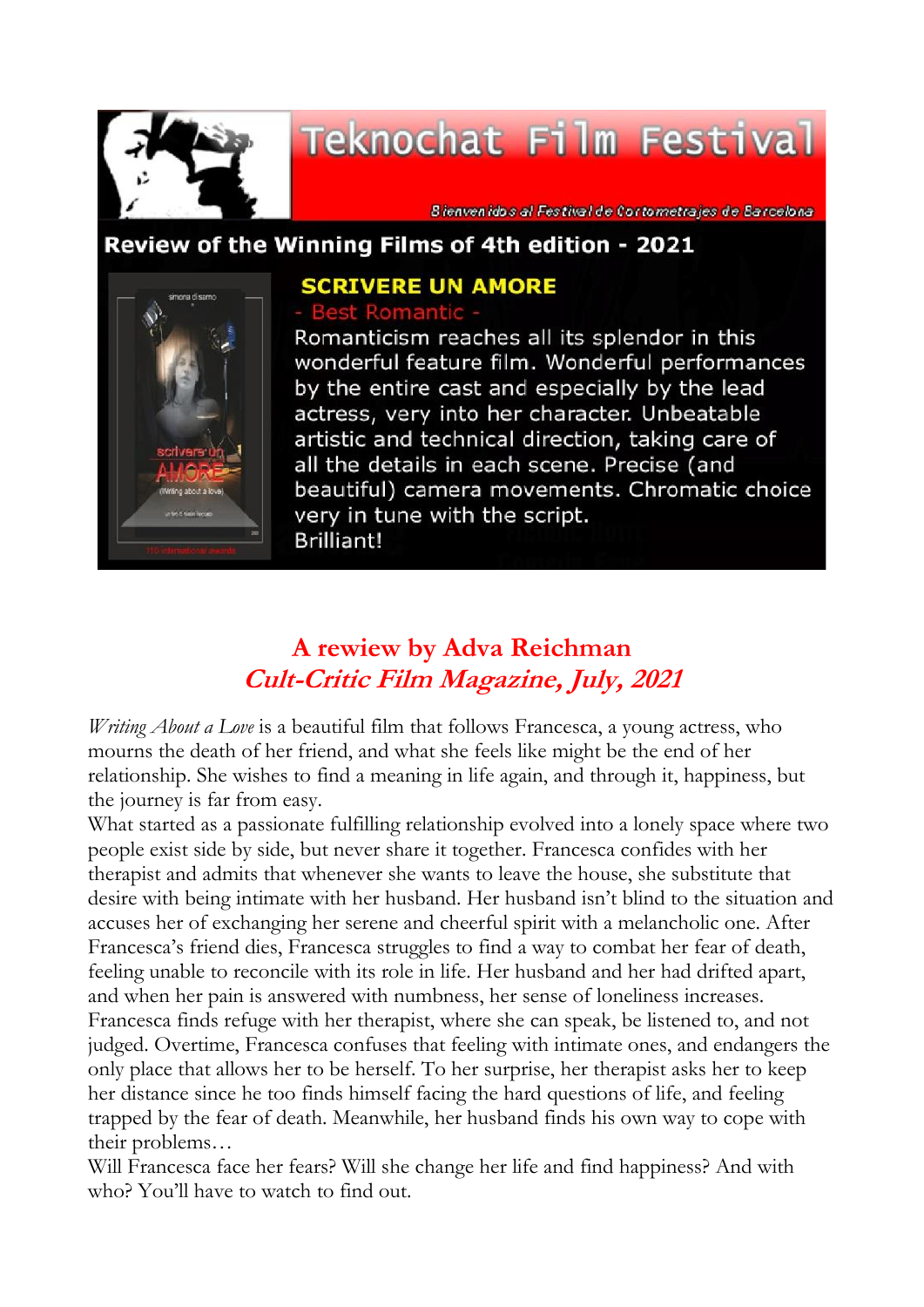The film has a naturalistic style and focuses around Francesca's journey and its impact on those around her. The director emphasizes the different chapters in the film by breaking them apart, and naming them, thus specifying their role in the movie. He allows us into Francesca's dreams, so we can see her process from the most intimate point of view. The music captures Francesca's mood, and help navigates the plot. The cinematography is carefully planned, and while I think there was room for improvement, it is easy to see the thought behind it.

Simona di Sarno, who plays the lead, Francesca, does so with such charm and talent and elevates the story to a whole new level. Her fragility in the pursuit of answers, and letting go of the fear of death, is enchanting and captivating. With a subtle touch, she manages to deliver a powerful performance. Di Sarno's act is supported by a talented cast which includes Fabio Dessi who plays Fabio, the therapist; Riccardo Stellini who plays her husband, Alessandro; and Gloria D'Osvaldo who plays her friend Sara.

The writer, director, editor, Mario Roccato ,did a marvelous job. Roccato holds a degree in Philosophy and states he was always drawn to photography. His other films had screened around the world, and no doubt, this one will too.

'Writing About a Love' is a beautiful Italian film that delves deep into issues concerning us all, and does so with a charming style and elegance.

#### **Cult Critic**

## **A rewiew by Festival de Indie, july 2021**

*Writing about a love* is an italian 82 minute feature film which successfully describing the life of a young actress who is facing a serious existential crisis.

The plot is very relevant to current social conditions where the friendship and relationship will slowly fade down due to the circumstantial reasons.

Director Mario Roccato well directed this story which will touch human heart after the finish of this wonderful film. In this female oriented subject ,

story brought us to the loneliness of a young actress who is dipped in to grief due to the demise of her dearest friends.

Also his marriage life filled with many problems, her husband always focused about his career and social media.

Here the film clearly pictures the effect of social media platforms which reduces the strength of the human relationship.

Modern man always thinks about the social media reach and fame. Sometime they are unknown about their surroundings.

Same social dilemma is represented by Alessandro, husband of Francesca (young actress).

Life of francesca changes when she meets and describe her existential dread to a psychotherapist Fabio.

The performances of lead actress Simona di Sarno is just great.

Technical side - especially the cinematographer and editor - done their jobs well which make this film more beautiful and in right pacing.